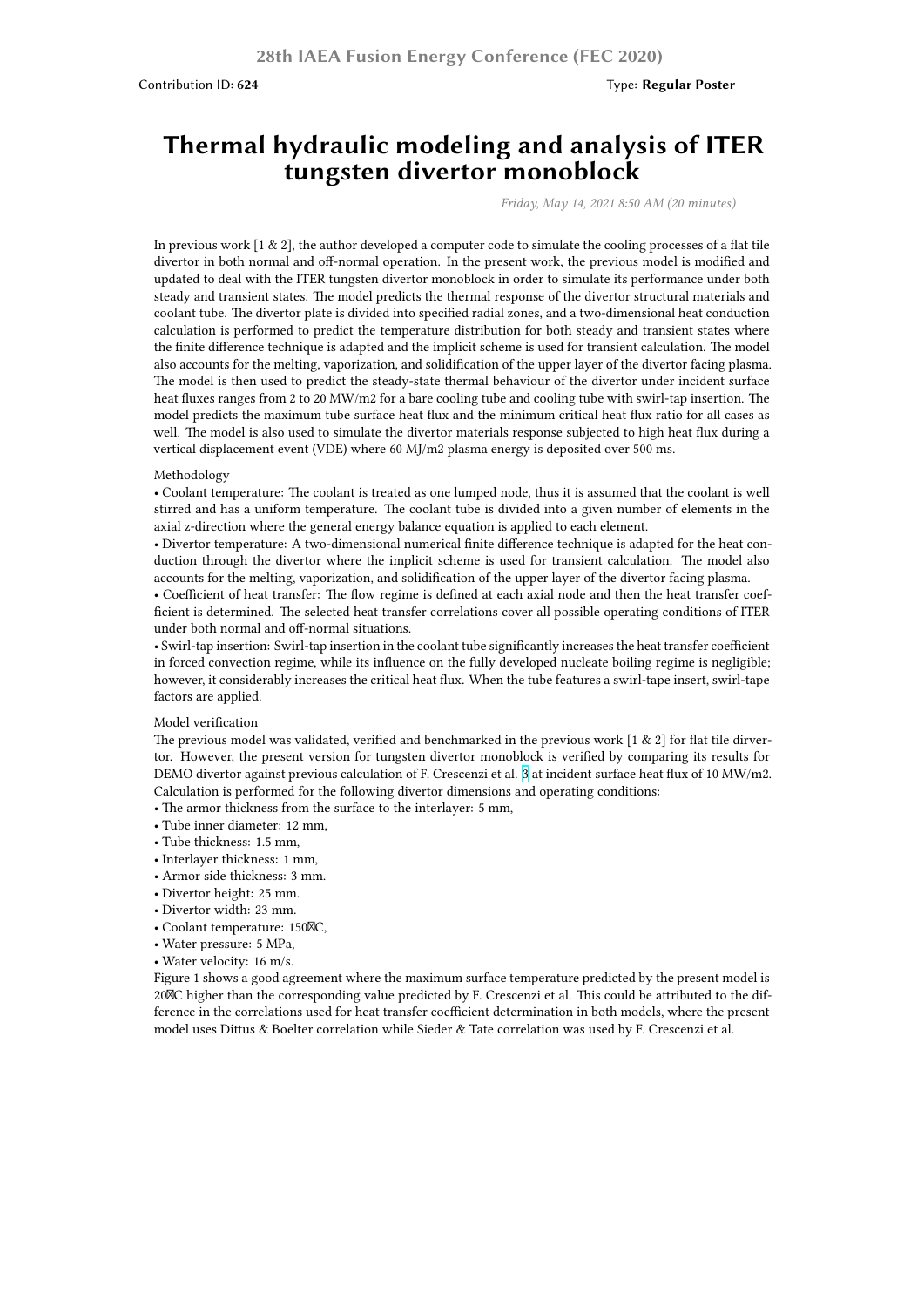

Fig. 1 Temperature distributions for DEMO divertor under an incident surface heat flux of 10 MW/m<sup>2</sup>.

Figure 1: Temperature distributions for DEMO divertor under an incident surface heat flux of 10 MW/m2.

### Results

The mathematical model is applied on ITER tungsten divertor monoblock for the following dimensions and operating conditions 4:

- Tube inner diameter: 12 mm
- Tube thickness: 1.5 mm
- Interlayer thickness: 1 mm
- Armor side thickness: 8 mm
- Divertor length: 12 [m](https://i.ibb.co/gTkFKwn/Fig-4.jpg)m
- Divertor height: 28 mm
- Divertor width: 28 mm
- Coolant temperature: 150 $\n$ C,
- Water pressure: 5 MPa,
- Water velocity: 16 m/s.

## Steady-state results

Calculations are performed for Incident Surface Heat Flux (ISHF) values of 2, 4, 6, 8, 10, 12, 14, 16, 18 and 20 MW/m2. Fig. 2 shows the variation of the predicted maximum temperature values as well as the minimum critical heat flux ratio (MCHFR) versus ISHF. It is found that, for bare tube divertor, the MCHFR < 1.4 for ISHF > 14 MW/m2, while for swirl-tape tube divertor, the MCHFR > 2.14.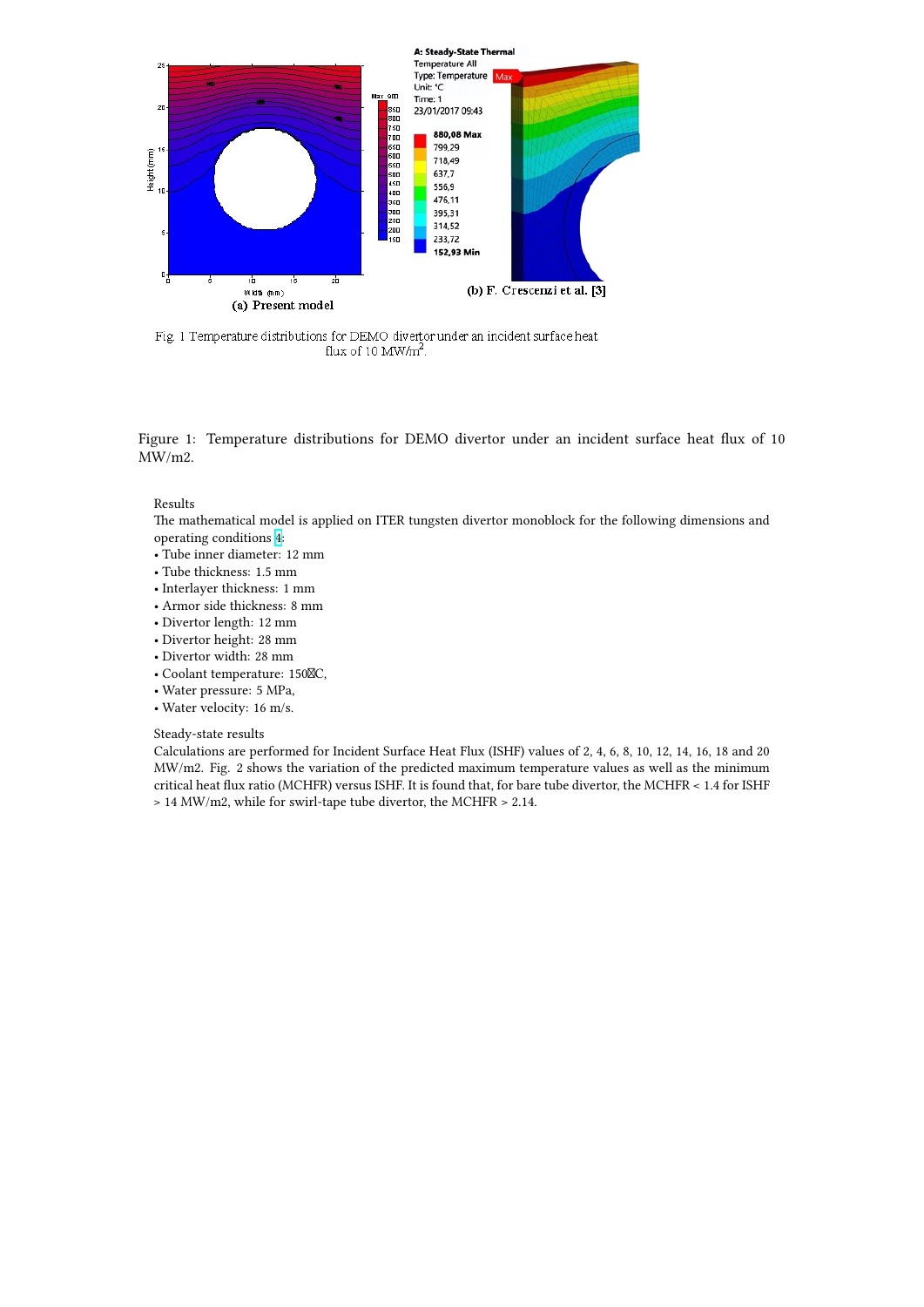

Figure 2: Predicted maximum temperatures and minimum critical heat flux ratio.

### Transient results

Fig. 3 shows a simulation of VDE of 60 MJ/m2 during 0.5 s. It is noticed that, in case of bare tube divertor, the MCHFR is < 1.4 for a period of 2.123 s, while the predicted MCHFR is 1.548 for swirl-tape tube divertor.



Figure 3: Predicted divertor temperatures and MCHFR under 60 MJ/m2 VDE in 0.5 s

Fig. 4 shows both the melted and evaporated layer thickness due to plasma energy deposition. The tungsten upper layer starts to melt at τ = 0.144 s and the melted layer thickness reaches 1480 μm at τ = 0.515 s, then resolidification starts till  $τ = 075$  s. The evaporation thickness reaches 44 μm at  $τ = 0.6$  s.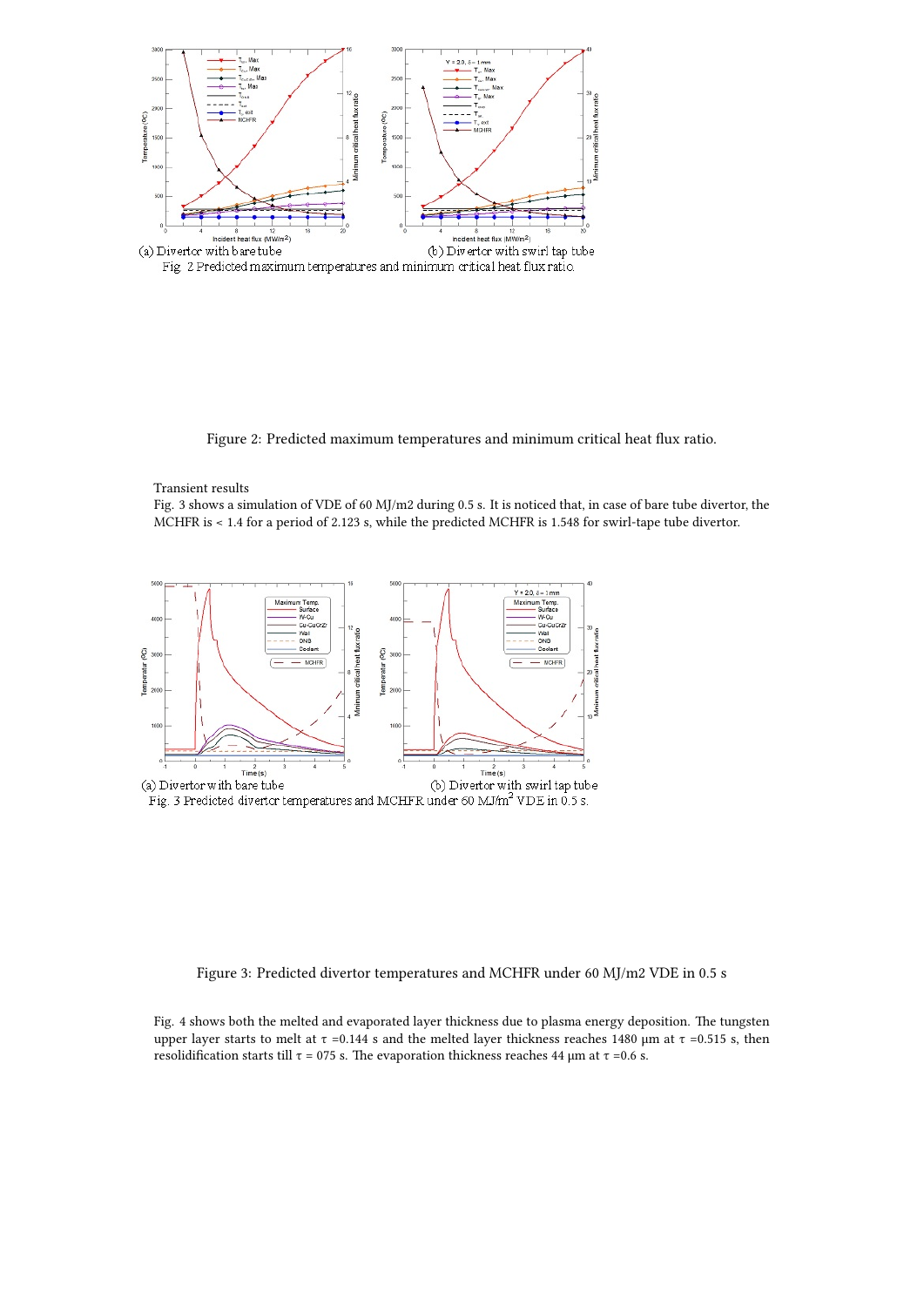

Figure 4: Melted and evaporated thickness.

## Conclusions

• A mathematical model has been developed/updated to simulate the thermal-hydraulic behaviour of ITER tungsten divertor monoblock under both steady and transient states.

• The model is used to predict the temperature distribution through the divertor structure materials as well as the minimum critical heat flux ratio for incident surface heat flux values of 2, 4, 6, 8, 10, 12, 14, 16, 18 and 20 MW/m2 for both bare and swirl-tap cooling tube.

• The model is also used to simulate the thermal response of ITER divertor under intense transient energy deposition of vertical displacement events. This VDE of 60 MJ/m2 deposited in 500 ms leads 1480 μm of the tungsten upper layer to melt and 44 μm to evaporate.

# References

1 Salah El-Din El-Morshedy, Ahmed Hassanein, Transient thermal hydraulic modeling and analysis of ITER divertor plate system, Fusion Engineering and Design 84 (2009) 2158–2166.

2 Salah El-Din El-Morshedy, Ahmed Hassanein, Analysis, verification, and benchmarking of the transient thermal hydraulic ITERTHA code for the design of ITER divertor, Fusion Engineering and Design 85 (2010) [6](https://i.ibb.co/M7bwtnK/Fig-1.jpg)87–693.

3 F. Crescenzi, H. Greuner, S. Roccella, E. Visca and J.H. You, "ITER-like divertor target for DEMO: Design [st](https://i.ibb.co/89YzBbb/Fig-2.jpg)udy and fabrication test, Fusion Engineering and Design 124 (2017) 432–436.

4 S. Panayotis, T. Hirai, V. Barabash, A. Durocher, F. Escourbiac, J. Linke, Th. Loewenhoff, M. Merola, G. Pintsuk, I. Uytdenhouwen, M. Wirtz, Self-castellation of tungsten monoblock under high heat flux loading [a](https://i.ibb.co/hsqcwBn/Fig-3.jpg)nd impact of material properties, Nuclear Materials and Energy 12 (2017) 200–204.

# **A[ffi](https://i.ibb.co/gTkFKwn/Fig-4.jpg)liation**

Egyptian Atomic Energy Authority

# **Country or International Organization**

Egypt

**Primary author:** Prof. EL-MORSHEDY, Salah El-Din (Prof. Dr. of Thermal-hydraulics, Egyptian Atomic Energy Authority)

**Presenter:** Prof. EL-MORSHEDY, Salah El-Din (Prof. Dr. of Thermal-hydraulics, Egyptian Atomic Energy Authority)